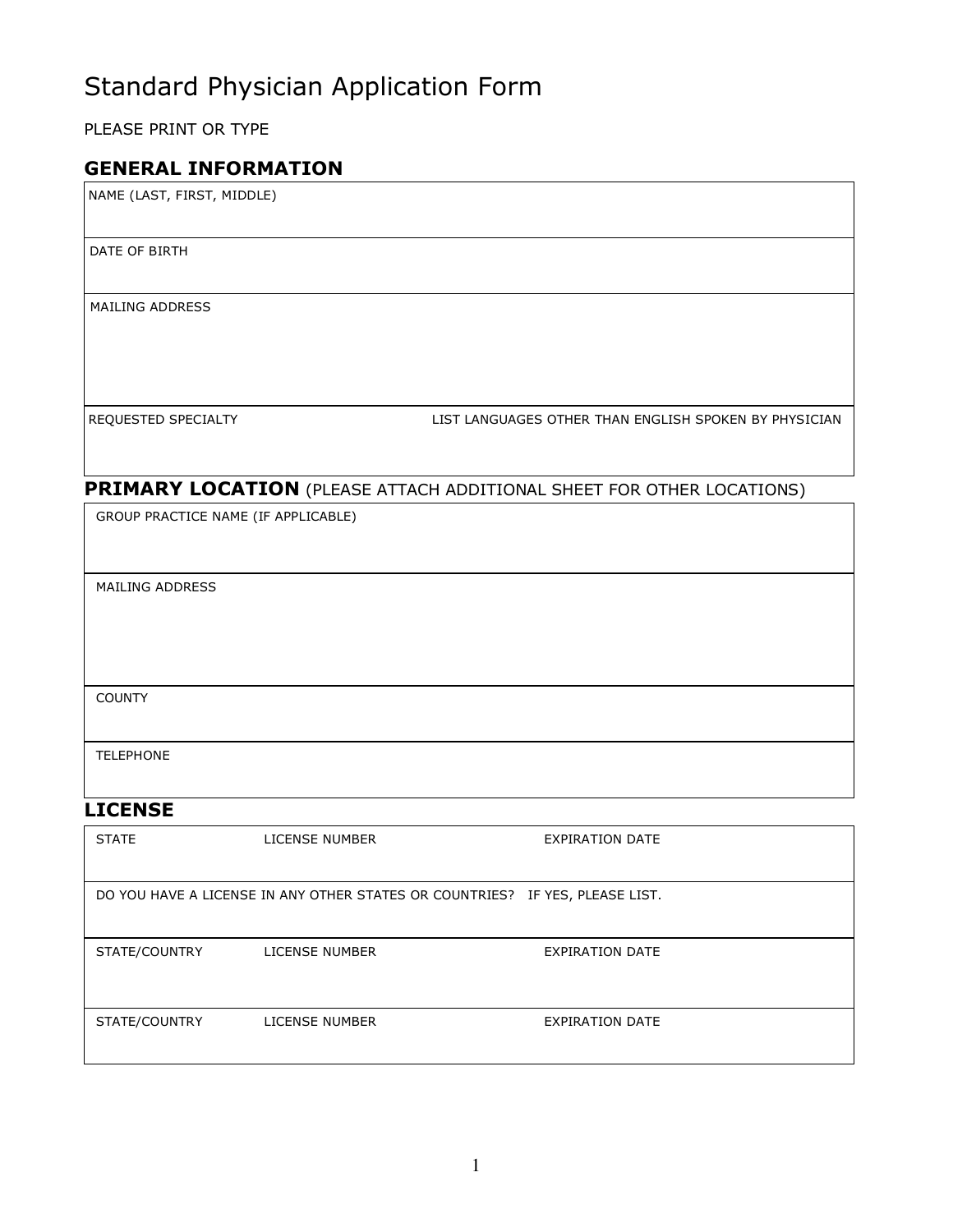## EDUCATION AND TRAINING

#### COLLEGE

| <b>INSTITUTION NAME</b>     |                        |  |
|-----------------------------|------------------------|--|
| MAILING ADDRESS             |                        |  |
|                             |                        |  |
| <b>DEGREE</b>               | <b>GRADUATION DATE</b> |  |
| <b>MEDICAL SCHOOL</b>       |                        |  |
| <b>INSTITUTION NAME</b>     |                        |  |
|                             |                        |  |
| MAILING ADDRESS             |                        |  |
|                             |                        |  |
| DATES ATTENDED (MONTH/YEAR) |                        |  |
|                             |                        |  |
| SPECIALTY                   |                        |  |
| <b>INTERNSHIP</b>           |                        |  |

INSTITUTION NAME

MAILING ADDRESS

DATES ATTENDED